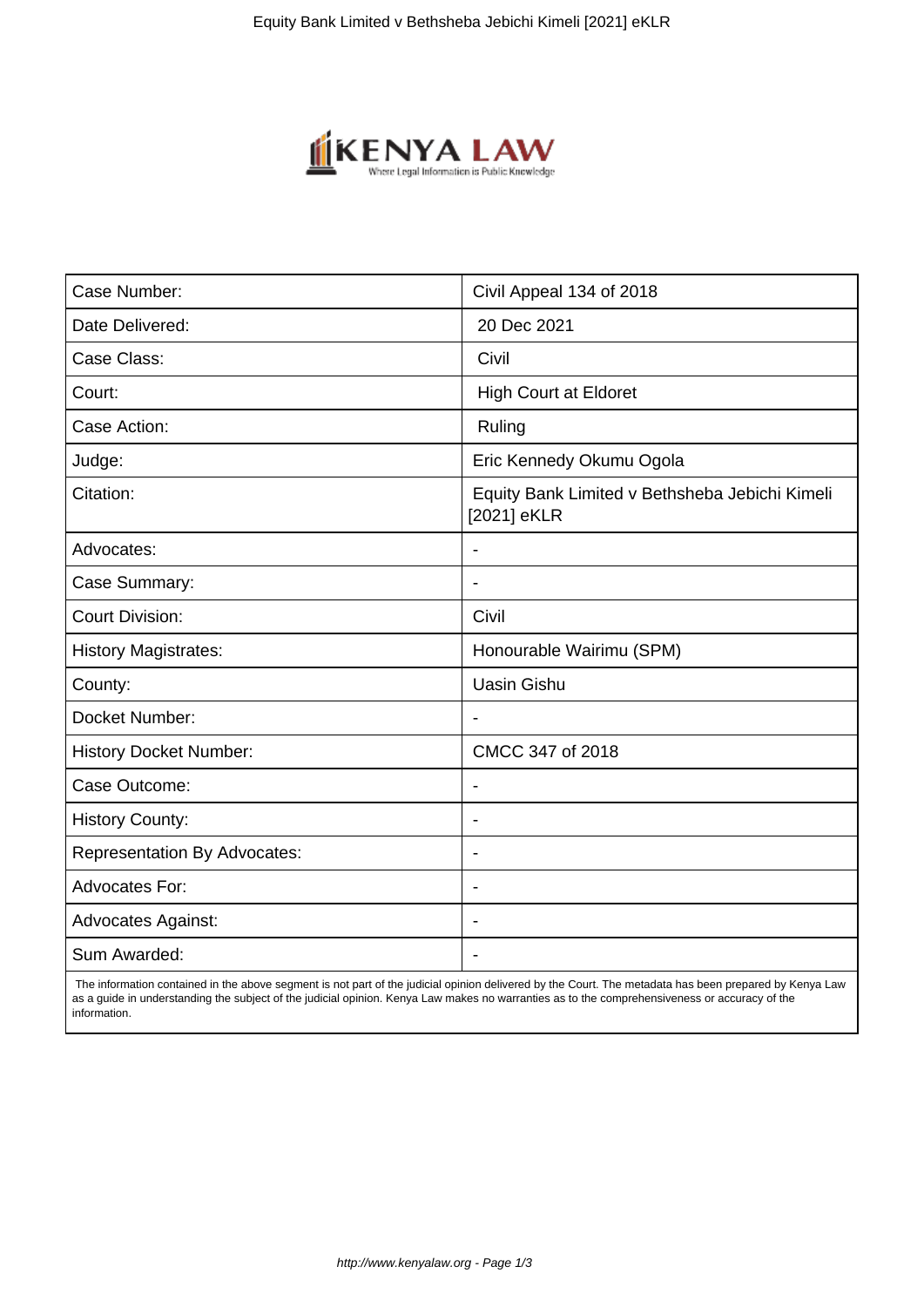## **REPUBLIC OF KENYA**

## **IN THE H IGH COURT OF KENYA AT ELDORET**

## **CIVIL APPEAL NO. 134 OF 2018**

# **EQUITY BANK LIMITED...............APPLICANT/APPELLANT**

## **VERSUS**

## **BETHSHEBA JEBICHI KIMELI...........................RESPONDENT**

#### *(Being an Appeal arising from the ruling of Senior Principal Magistrate Honourable Wairimu in*

*Eldoret CMCC No. 347 of 2018 delivered on 30th October 2018)*

## **RULING**

1. This is a Ruling on the Notice of Motion Application dated 10<sup>th</sup> June 2021 seeking orders that the court review, substitute or set aside the orders issued in  $8<sup>th</sup>$  June 2021 marking the matter as settled.

2. The application is expressed to be brought under Order 45, Rules 2(1) of the Civil Procedure Rules of 2010, Sections 3A, 3B & 80 of the Civil Procedure Act.

3. The Applicant relied on their supporting affidavit and there was no response filed by the Respondents.

4. The application is based on the grounds that the appeal was mentioned virtually on  $8<sup>th</sup>$  June 2021 and due to technical hitches that delayed the Applicant's counsel from joining the virtual session, the court marked the matter as settled ex parte. Further, that there is an apparent error on the face of the record, the Respondent has not complied with the consent decree and thus the matter cannot be marked as settled.

5. Having considered the issues raised by the Applicant in the pleadings, these are the issues I have identified for determination;

1. Whether the court should review/set aside/substitute the orders issued on  $8<sup>th</sup>$  June 2021

# **Whether the court should review/set aside/substitute the orders issued on 8th June 2021**

6. There is a consent on record dated  $10<sup>th</sup>$  February 2020. Given that the Applicant was unable to attend the virtual court session on 8<sup>th</sup> June 2021 to confirm whether the Respondent had complied with the consent order it would not be in the interest of justice to allow the ex parte orders to stand.

7. The Applicant has shown that there was sufficient cause as to why he failed to appear in court virtually.

8. Upon perusal of the proceedings I noted that on the material date of the ruling, the record of the court contains an error where the Respondent's advocate was recorded as the appellant's advocate before being granted ex parte orders.

9. In the premises, I find that there are apparent errors on the face of the record of the court.

10. Pursuant to Order 51 Rule 15 of the Civil Procedure Rules I set aside the ex parte orders granted on  $8<sup>th</sup>$  June 2021 and grant a